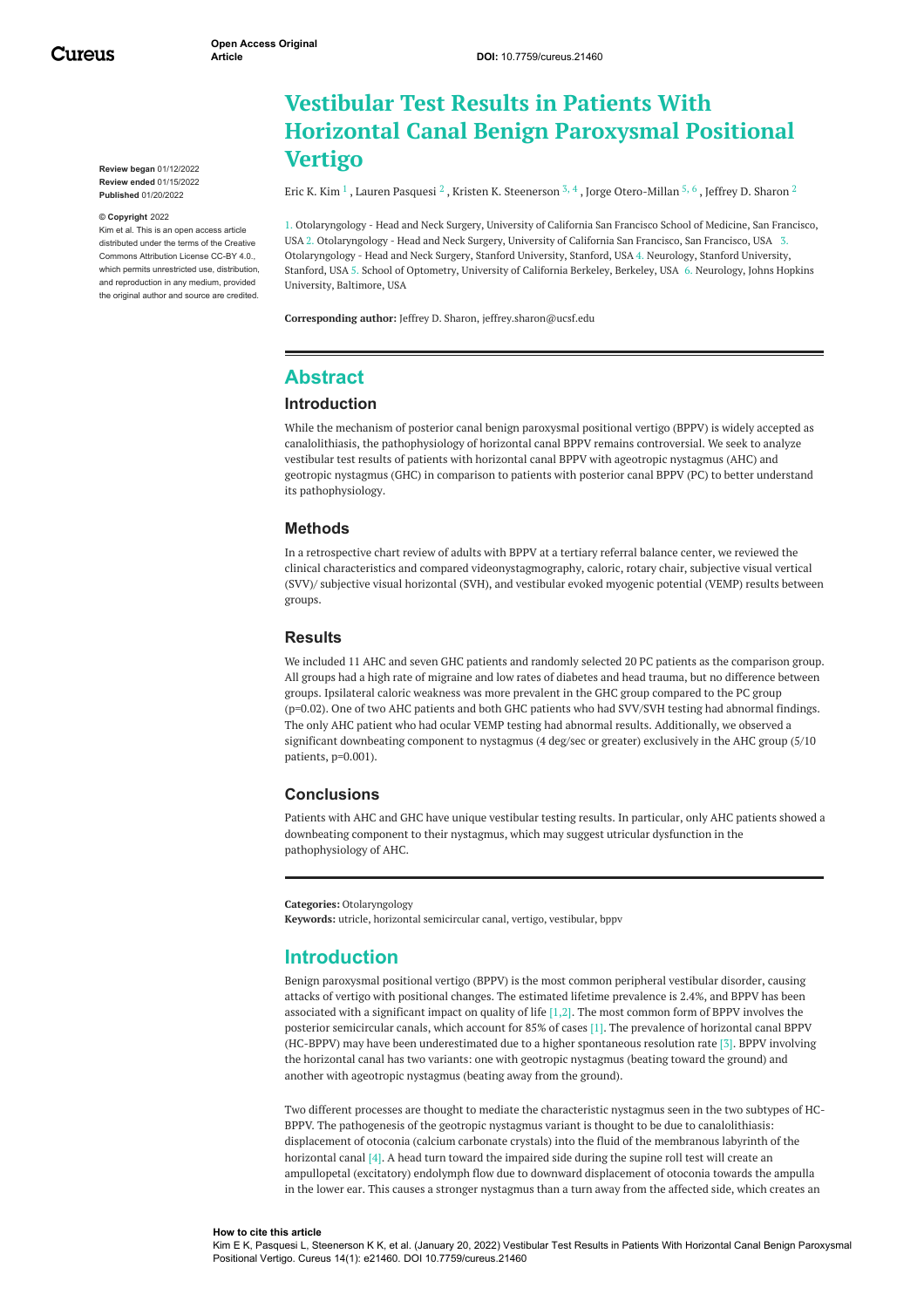ampullofugal (inhibitory) stimulus due to otoconia falling away from the cupula, this time in the upper ear. For ageotropic nystagmus, it has been theorized that otoconia adhere to the cupula, which is termed cupulolithiasis. When the patient turns toward the impaired side, there is an ampullofugal stimulus due to the heavy cupula falling away from the vestibule in the lower ear, which results in an ageotropic nystagmus. A head turn to the healthy side will induce an ampullopetal stimulus due to the heavy cupula falling towards the vestibule in the upper ear, which in turn causes an even stronger ageotropic nystagmus [5].

One case series of patients with BPPV identified that 25% of the subjects had canal paresis at diagnosis [6], whereas another study found that 20.4% of BPPV patients exhibited caloric hypo-excitability [7]. However, there is limited literature that characterizes other vestibular testing results of patients with HC-BPPV. The objective of this study is to identify patterns of clinical factors and vestibular test results of both geotropic and ageotropic HC-BPPV to gain a deeper understanding of the pathogenesis of horizontal canal BPPV. This article was previously presented as a poster at the 2021 COSM American Otological Society conference on April 7-11, 2021.

# **Materials And Methods**

### **Subjects**

We conducted a retrospective chart review of patients seen at the University of California, San Francisco (UCSF) Balance and Falls Center from 01/2015 to 06/2020 to identify patients with horizontal canal BPPV. This study was approved by the UCSF IRB (IRB 18-25365). Inclusion criteria included patients who had 1) diagnosis of horizontal canal BPPV, 2) vestibular testing results (at minimum videonystagmography with caloric testing), and 3) were aged ≥ 18 years. Using the same inclusion criteria, 20 posterior canal BPPV patients with vestibular test results were selected using a random number generator as a comparison group. Patients with central causes of vertigo or central nervous system (CNS) disorders were excluded.

### **Diagnosis**

Diagnosis of BPPV was made in consultation with Barany Society guidelines [8] by audiologists or otolaryngology providers. For HC-BPPV, the following criteria were used to characterize its nystagmus, which was reported in the primary gaze position: 1) positional horizontal geotropic nystagmus with fast phase toward the ground when turning to either side during supine roll testing; 2) ageotropic nystagmus with horizontal nystagmus with fast phase directed away from the ground with head turning during supine roll testing. For the geotropic nystagmus variant, the side (right ear down or left ear down) with stronger symptoms and nystagmus was assumed to be caused by the lower ear; for the ageotropic nystagmus variant, the opposite was true (the upper ear on the side with stronger symptoms and nystagmus was assumed to be the cause) [9]. HC-BPPV was differentiated from central positional vertigo by confirming each patient's clinical improvement after treatment. Posterior canal BPPV was diagnosed when a positional geotropic, torsional upbeating nystagmus was elicited with the Dix-Hallpike maneuver.

### **Clinical history and vestibular tests**

For each patient, we reviewed the clinical history questionnaire and vestibular test results. As relevant, past medical history and patient history of migraine, diabetes mellitus, and head injury were recorded. Further, we collected the patient's Dizziness Handicap Index (DHI), self-reported duration of BPPV symptoms, and whether the symptoms began with a severe episode. The tests of interest were caloric, rotary chair, subjective visual vertical (SVV), subjective visual horizontal (SVH), and vestibular evoked myogenic potential (VEMP) tests. Providers independently decided whether to order SVV and SVH for a patient, which were performed prior to any positional testing. VEMP was performed only when specifically ordered by the referring provider. Caloric weakness was defined as 20% or greater asymmetry as calculated by Jongkees formula. Rotary chair testing was determined to be abnormal if any of the following parameters was outside the normal ranges: sinusoidal (gain, phase, symmetry, visual enhancement, suppression) and trapezoidal (gain and time constant). Cutoff values for normal SVV and SVH were 2.5 degrees and 3 degrees, respectively. The presence of significant positional downbeating component to nystagmus (4 deg/sec or greater) with supine roll tests was also noted. Recordings of the downbeating nystagmus were reviewed by an experienced audiologist, who confirmed that there were no torsional components. Because not all patients had complete datasets, only the available data was included for analysis.

### **Data and statistics**

Normal distribution for the DHI was confirmed with quantile-quantile plots. Descriptive statistics (means, range, and standard deviations) were used to characterize quantitative variables including age and DHI. Fisher's exact test and analysis of variance (ANOVA) test followed by pairwise comparisons in Stata (Version 16.1) (StataCorp LLC, College Station, Texas, USA) were used to compare sex, self-reported duration of symptoms, nature of symptom onset, and histories of migraine, head trauma, and diabetes mellitus. P-value under 0.05 was considered statistically significant.

### **Results**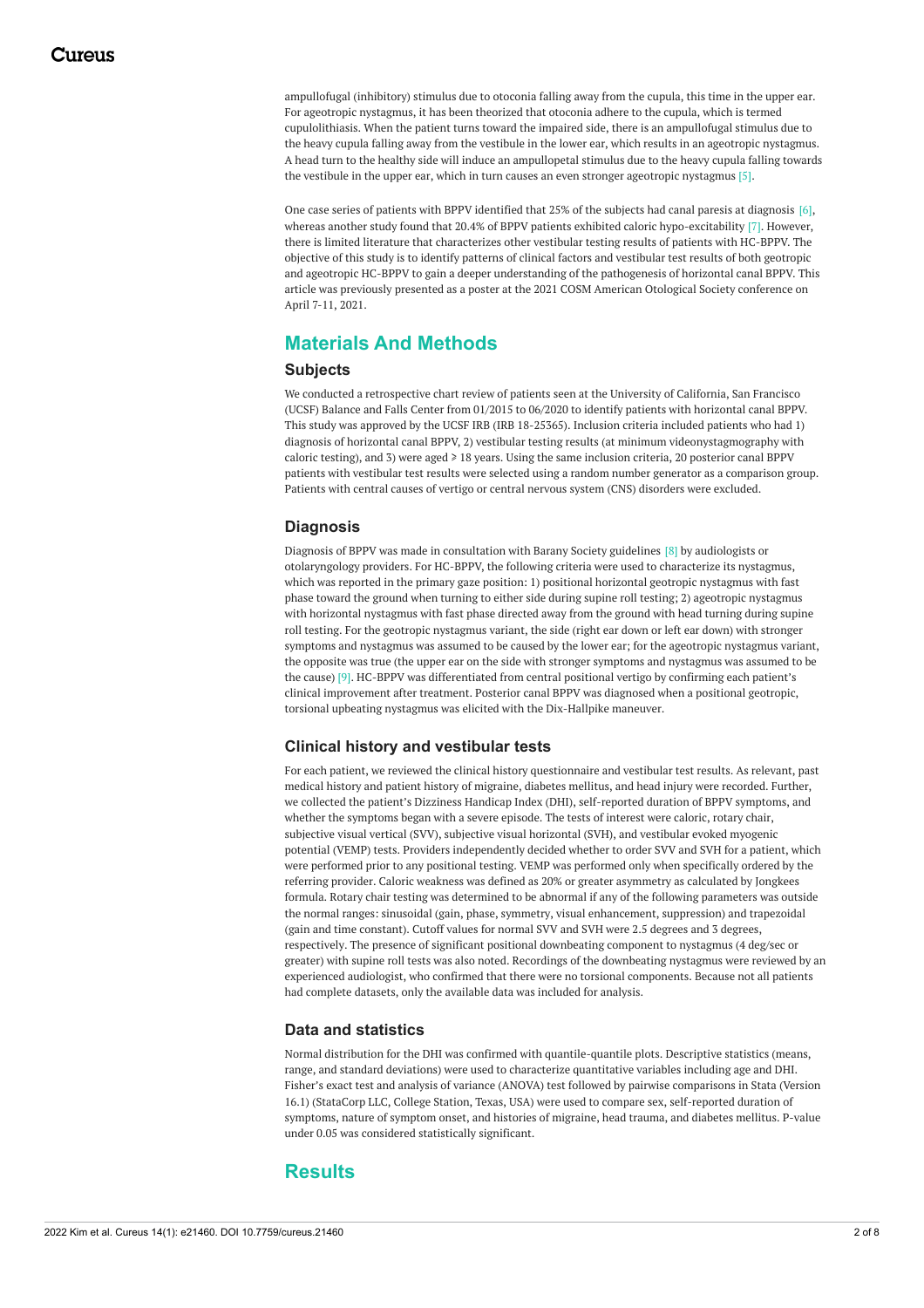Between January 2015 and June 2020, we identified 560 patients diagnosed with BPPV seen at the Balance and Falls Center. In this cohort, 28 patients had HC-BPPV with an overall prevalence of 5%. Eighteen patients with HC-BPPV met the inclusion criteria. Eleven patients had horizontal canal BPPV with ageotropic nystagmus (AHC), and seven patients had horizontal canal BPPV with geotropic nystagmus (GHC). As a comparison group, 20 posterior canal BPPV (PC) patients were randomly selected.

#### **Clinical history and risk factors**

The mean age of the study population was  $62 \pm 14$  years (range: 28-84), and 63% of patients were female. There were no statistical differences in age and sex between the groups (p>0.05). Baseline characteristics of each group are described in Table *[1](#page-2-0)*.

<span id="page-2-0"></span>

|                                        | Horizontal Canal BPPV with Ageotropic Nystagmus (AHC) (n=11) | Horizontal Canal BPPV with Geotropic Nystagmus (GHC) (n=7) | Posterior Canal BPPV (PC) (n=20) | p-value |
|----------------------------------------|--------------------------------------------------------------|------------------------------------------------------------|----------------------------------|---------|
| Mean age ± SD, yr                      | $67 \pm 10$                                                  | $55 \pm 15$                                                | $61 \pm 15$                      | 0.256   |
| Female sex - no. (%)                   | 6/11 (54%)                                                   | 3/7 (43%)                                                  | 15/20 (75%)                      | 0.247   |
| Dizziness Handicap Index (DHI) ± SD    | $26 \pm 11$                                                  | $41 \pm 16$                                                | $41 \pm 25$                      | 0.143   |
| Self-reported duration of symptoms     |                                                              |                                                            |                                  |         |
| Seconds $-$ no. $(%)$                  | 3(27%)                                                       | 2(29%)                                                     | 9(45%)                           |         |
| Minutes - no. (%)                      | 3(27%)                                                       | 4 (57%)                                                    | 6 (30%)                          |         |
| Hours $-$ no. $(%)$                    | 2(18%)                                                       | $0(0\%)$                                                   | 1(5%)                            | 0.641   |
| Days $-$ no. $(%)$                     | 2(18%)                                                       | 1(14%)                                                     | 1(5%)                            |         |
| Constant - no. (%)                     | 1(9%)                                                        | $0(0\%)$                                                   | 3(15%)                           |         |
| Began with a severe episode - no. (%)  | 5/9 (56%)                                                    | 4/7 (57%)                                                  | 4/8 (50%)                        | 1.000   |
| History of migraine - no. (%)          | 4/11 (36%)                                                   | 5/7 (71%)                                                  | 10/20 (50%)                      | 0.393   |
| History of head trauma - no. (%)       | 1/11 (9%)                                                    | 2/7 (29%)                                                  | 3/20 (15%)                       | 0.609   |
| History of diabetes mellitus - no. (%) | 0/11(0%)                                                     | 1/7(14%)                                                   | 3/20 (15%)                       | 0.456   |

### **TABLE 1: Baseline characteristics of the study cohort**

The DHI for the study population was  $36 \pm 21$  (range: 0-90), which corresponds to moderate functional impairment [10]. When analyzing the AHC and GHC groups together, the DHI was  $32 \pm 15$  and was similar to the mean DHI of the PC group (p=0.193). Individually, DHI was similar between the three groups (p=0.14). The self-reported duration of vertigo was widely variable from seconds to days within each group, but there were no differences between groups (p=0.64). BPPV began with a severe episode in 56% of AHC, 57% of GHC, and 50% of PC patients (p=1.00).

Overall, a history of migraine was present for 50% of all patients. Individually, all three groups showed a high rate of migraine but did not show statistical difference (36% AHC; 71% GHC; 50% PC, p=0.35). A history of head injury was not common (9% AHC; 29% GHC; 15% PC, p=0.54). Diabetes mellitus was also not prevalent among patients in all groups (0% AHC; 14% GHC; 15% PC, p=0.46).

#### **Videonystagmography**

Ipsilateral caloric weakness was significantly more prevalent in the GHC group compared to the PC group (p=0.02). It was observed in 43% of the AHC and 71% of the GHC groups, compared to the 20% in the PC group. Five of ten AHC patients had a downbeating component in their nystagmus greater than or equal to 4 deg/sec triggered by the maneuver, while no individuals in the other two groups showed this finding (p=0.001). All vestibular test results are summarized in Table *[2](#page-3-0)*. A sample videonystagmography tracing of an AHC patient with the downbeat nystagmus is shown in Figure *[1](#page-3-1)*.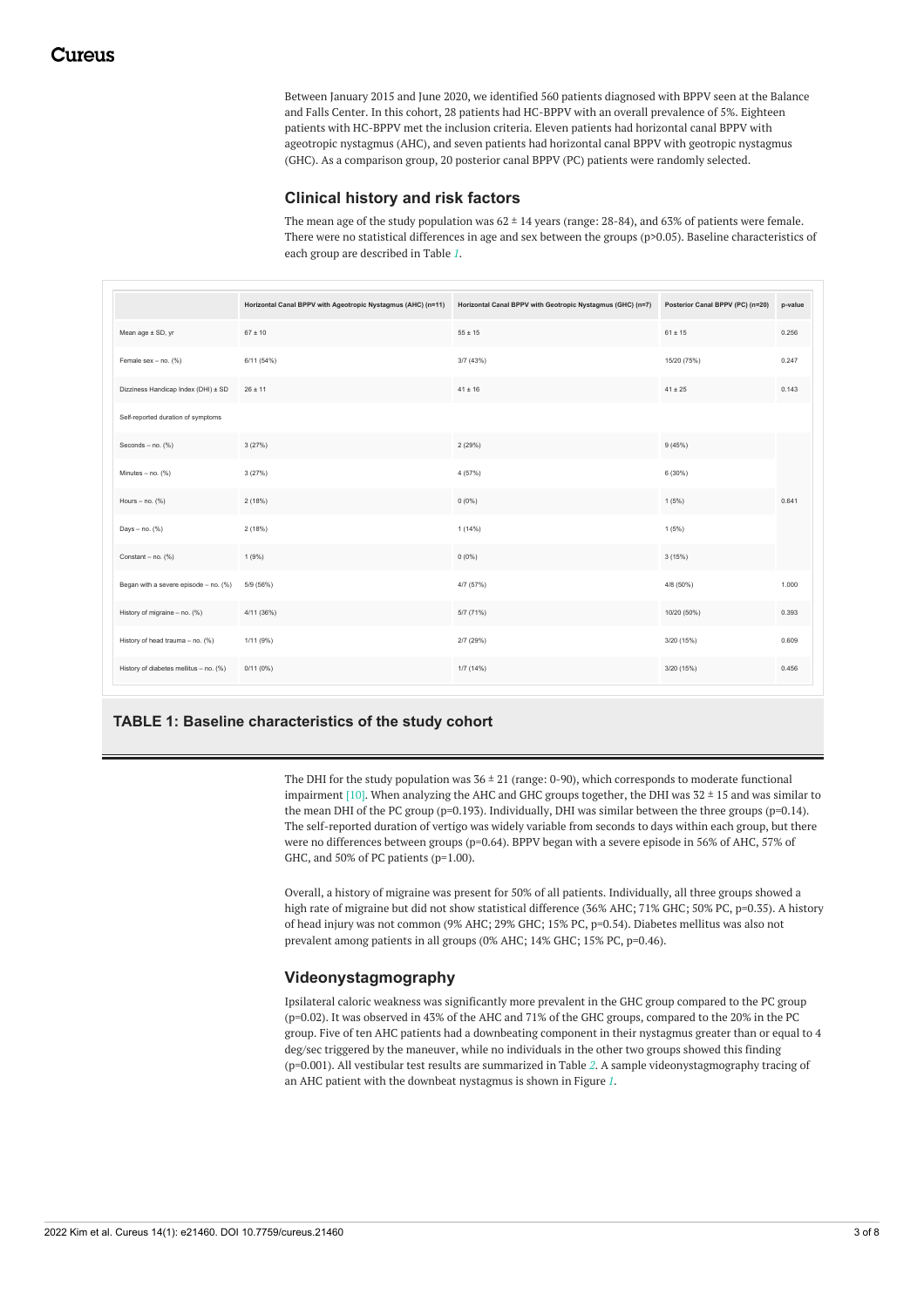# **Cureus**

<span id="page-3-0"></span>

|                                                             | Horizontal Canal BPPV with Ageotropic Nystagmus (AHC)<br>$(n=11)$ | Horizontal Canal BPPV with Geotropic Nystagmus (GHC)<br>$(n=7)$ | <b>Posterior Canal BPPV (PC)</b><br>$(n=20)$ | $p-$<br>value |
|-------------------------------------------------------------|-------------------------------------------------------------------|-----------------------------------------------------------------|----------------------------------------------|---------------|
| Ipsilateral caloric weakness - no. (%)                      | 4/7(43%)                                                          | 5/7(71%)                                                        | 4/20 (20%)                                   | $0.038*$      |
| Abnormal rotary chair - no. (%)                             | 5/9 (56%)                                                         | 5/7(71%)                                                        | $9/18(50\%)$                                 | 0.668         |
| Abnormal SVV/SVH                                            | $1/2(50\%)$                                                       | 2/2 (100%)                                                      | 0/2(0%)                                      | 0.135         |
| Absent VEMP                                                 | 1/1 (100%)                                                        | N/A                                                             | 0/1(0%)                                      | N/A           |
| Significant downbeating component of nystagmus -<br>no. (%) | 5/10 (50%)                                                        | 0/7(0%)                                                         | $0/19(0\%)^{\dagger}$                        | $0.001*$      |

#### **TABLE 2: Vestibular testing results of each study group**

SVV: Subjective Visual Vertical; SVH: Subjective Visual Horizontal; N/A: Not applicable.

- †: Excluded one patient because the audiology report stated that detection of downbeating nystagmus was due to provocation of BPPV.
- \*: Statistically significant.

<span id="page-3-1"></span>

**FIGURE 1: A sample videonystagmography tracing of a patient with ageotropic nystagmus elicited in the body right position.**

### **Rotary chair**

All three groups had high rates of abnormal rotary chair testing results, although there was no overall statistical difference (56% AHC, 71% GHC, 50% PC, p=0.63). No specific patterns in sinusoidal and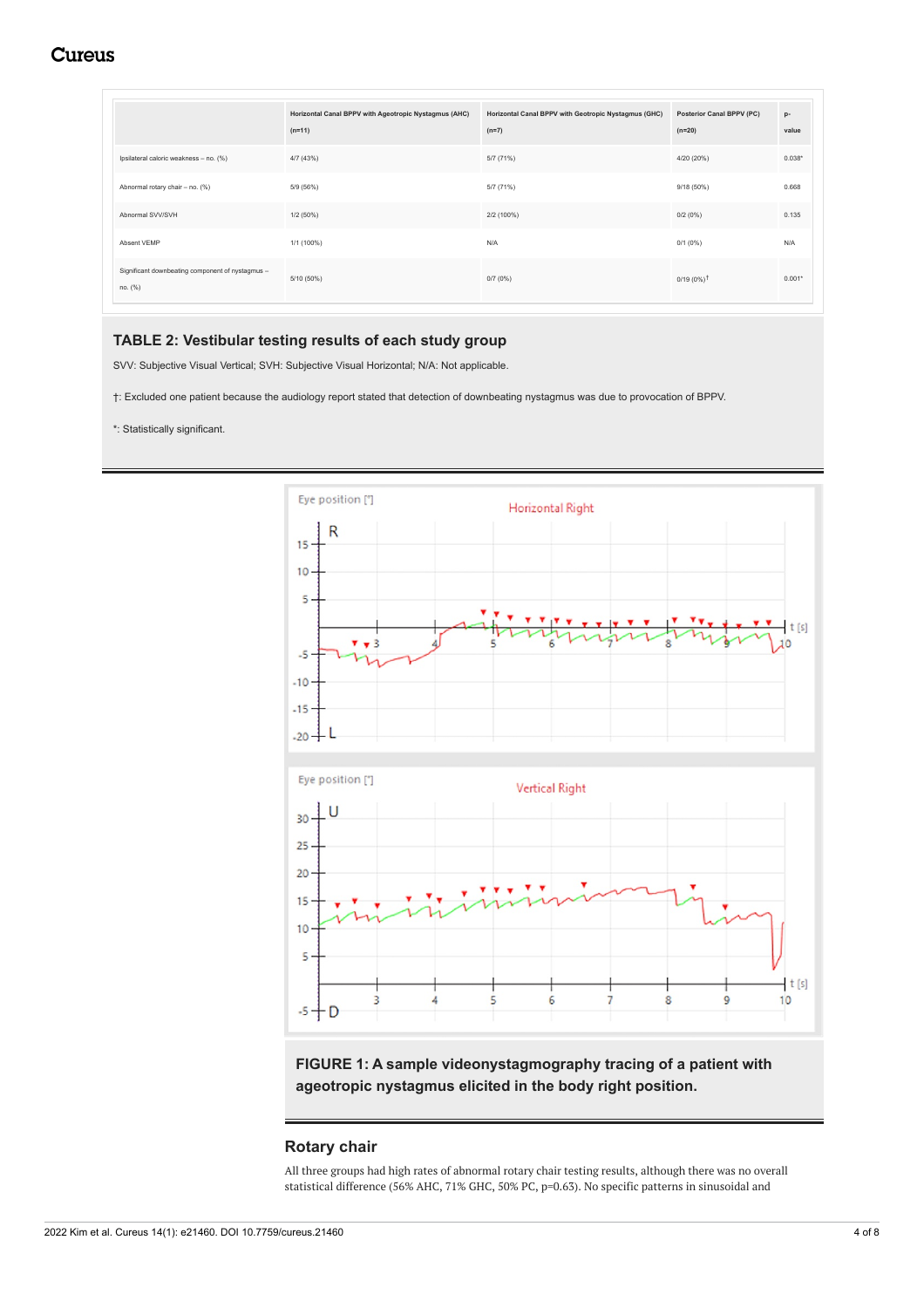trapezoidal testing abnormalities emerged within or between groups.

#### **Subjective visual vertical/subjective visual horizontal**

A total of six patients (two patients in each respective group) underwent SVV and SVH testing. In the AHC group, one of the two individuals had abnormal findings. Patient A had an average deviation of -8.21 degrees of counterclockwise skew on SVV and average deviation of -10.13 degrees of counterclockwise skew on SVH. In the GHC group, both patients had abnormal results. Patient B had an average deviation of -4.5 degrees of counterclockwise skew on SVV and an average deviation of -3.4 degrees of counterclockwise skew on SVH. Patient C had an average deviation of 3.437 degrees of clockwise skew on the SVH. Two patients with PC had normal results. Cases with abnormal SVV/SVH results are further shown in Table *[3](#page-4-0)*.

<span id="page-4-0"></span>

| Patient      | Age | Sex | Diagnosis | <b>SVV</b>                                                  | <b>SVH</b>                                                   | <b>Ocular VEMP results</b> |
|--------------|-----|-----|-----------|-------------------------------------------------------------|--------------------------------------------------------------|----------------------------|
| $\mathsf{A}$ | 69  | F.  | Left AHC  | Average deviation of -8.21 degrees of counterclockwise skew | Average deviation of -10.13 degrees of counterclockwise skew | N/A                        |
| в            | 56  | M   | Right GHC | Average deviation of -4.5 degrees of counterclockwise skew  | Average -3.4 degrees of counterclockwise skew                | N/A                        |
| C            | 71  | M   | Right GHC | Normal                                                      | Average deviation of 3.437 degrees of clockwise skew         | N/A                        |
| D            | 74  | E   | Right AHC | Normal                                                      | Normal                                                       | Absent on the right        |

### **TABLE 3: List of patients with abnormal Subjective Visual Vertical, Subjective Visual Horizontal, or VEMP testing results.**

SVV: Subjective Visual Vertical; SVH: Subjective Visual Horizontal; AHC: Horizontal canal BPPV with ageotropic nystagmus; GHC: Horizontal canal BPPV with geotropic nystagmus; VEMP: Vestibular evoked myogenic potential; N/A: Not applicable; BPPV: Benign paroxysmal positional vertigo.

#### **Vestibular evoked myogenic potential (VEMP)**

One patient in the AHC group and another patient in the PC group completed VEMP testing. As seen in Table *[3](#page-4-0)*, Patient D (woman with right AHC and hearing sensitivity within normal limits) had absent ipsilateral ocular VEMP (oVEMP) and present contralateral ocular VEMP. The patient with PC had normal findings.

### **Discussion**

At our dizziness clinic, approximately 5% of the BPPV cases involved the horizontal canal, and the incidences of AHC and GHC were 39% and 61% respectively, which align with the findings of other studies examining HC-BPPV [5,11]. HC-BPPV has been shown to have a higher rate of spontaneous resolution than posterior canal BPPV (PC-BPPV), which may explain its relatively lower frequency [12].

HC-BPPV has been associated with a greater severity of symptoms and therefore an earlier presentation to the clinic for evaluation and treatment  $[11]$ . One observational study suggested that HC-BPPV was associated with a longer duration of symptoms and patient-perceived disability as quantified by the DHI [13]. However, our results did not demonstrate a difference in DHI or duration of symptoms between the 18 HC-BPPV patients (combined groups of AHC and GHC) and the 20 PC patients. When we separate out the two subtypes of HC-BPPV, we still did not observe a difference in the mean DHI scores between the three groups. Although the DHIs of the three groups in our study were consistent with the literature, our findings suggest that no one type of BPPV is reliably correlated with a more severe dizziness-related quality of life [10].

In our cohort, 67% of HC-BPPV and 75% of PC-BPPV patients reported that their symptoms lasted seconds to minutes. While this transient time course of symptoms matches the classic description of BPPV symptoms as transient in the majority of patients, 22% of HC-BPPV and 20% of PC-BPPV patients experienced vertigo for days or constantly. This wide variability in presentation has also been recognized in the Barany Society guidelines [8] and stresses the importance of recognizing that BPPV, regardless of the canal involved, presents in various ways.

In our review of patients' past medical history, we focused on known risk factors for BPPV, such as migraine, diabetes, and a personal history of head injury [14]. All three groups had a low rate of diabetes and head injury, with no statistically significant differences. Notably, all groups had a high prevalence of migraine, which is consistent with large epidemiological studies demonstrating that migraine is associated with an increased risk for BPPV [15]. Patients with migraine are also at an increased risk of developing recurrent BPPV symptoms [16]. To explain the comorbidity of migraine and BPPV, Ishiyama et al. have proposed that vasospasm in migraine causes repeated damage to the vasculature of the inner ear, which predisposes to the displacement of otoconia [17]. While the common pathophysiology remains unclear, our data further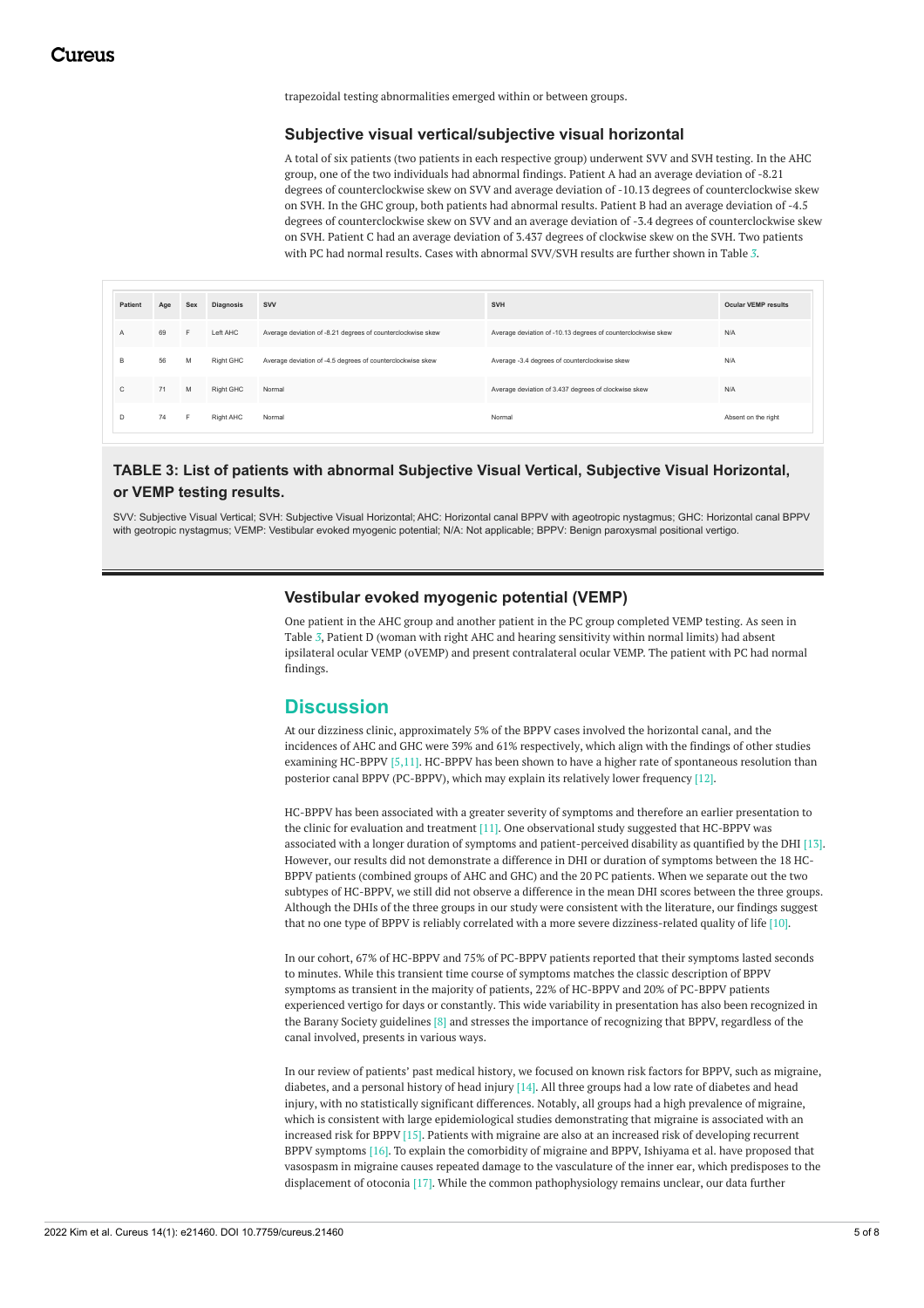supports the link between the two conditions. We did not identify any specific risk factors that seem to predispose individuals to develop a certain type of BPPV. This study was not designed to assess other known risk factors, such as osteoporosis/osteopenia, vitamin D deficiency, or other inner ear pathologies.

The mechanism of HC-BPPV with ageotropic nystagmus remains unclear. Cupulolithiasis was first described in 1969, when Schuknecht found debris attached to the posterior surface of the cupula in two patients with BPPV and suggested that the adherent particles make the cupula gravity-dependent [18]. When the impaired ear is down, the "heavy" cupula would move away from the utricle and decrease firing of the ampullary nerve. Conversely, when the patient turns toward the unaffected side, the cupula would deviate toward the utricle and produce a nystagmus toward the uppermost ear. In contrast, it seems fairly clear at this point that canalolithiasis accounts for cases of posterior canal and most horizontal canal geotropic nystagmus [19].

Nuti et al. have proposed canalolithiasis as an alternative theory for AHC; with an initial location closer to the ampulla than in the geotropic nystagmus variant, the otoconia particles would move in the opposite direction from the geotropic variant and produce ageotropic nystagmus [20]. These theories, however, have limitations and may not explain the downbeating component nystagmus that we observed, as the horizontal canal should produce a purely horizontal nystagmus when eyes are aligned with the plane of the canals, as per Ewald's first law.

Utricular dysfunction may explain our findings and play a role in the pathomechanism of AHC. It is normally assumed that loss of otolith function results in the triad of the ocular tilt response [21]. While controversial, Curthoys et al. have argued that a sudden loss of otolith function can present with nystagmus in a case report and small case series [22,23]. Utricular damage alone, however, may not explain the phenomenon of AHC. The brain integrates information from both the semicircular canals and the otolith to resolve the tilttranslation ambiguity. Angelaki et al. demonstrated that animals whose semicircular canals were inactivated could not discriminate roll tilt and translation, resulting in similar horizontal eye movements [24]. Extending that logic, we wonder if unmasked utricular asymmetry during positional testing in patients with already injured semicircular canals results in ageotropic horizontal nystagmus, rather than cupulolithiasis. This would help account for the high rate of unilateral vestibular loss seen in our cohort, difficulties with verticality perception, and may explain the downbeat component of the nystagmus that was observed. Using cats, Goto et al. showed that stimulation of the utricular nerve evoked horizontal eye movements to the ipsilateral side as well as oblique movements to the upper contralateral side [25]. Several other studies have also characterized the human translational vestibulo-ocular reflex, which is anatomically mediated by connections between the utricle and the abducens nucleus [26,27]. The oblique eye movements observed in Goto et al.'s study may be closely related to the downbeating nystagmus component we observed with the AHC patients in this present study. Although we have VEMP data for just one patient with AHC, oVEMP was shown to be absent in this patient, which further suggests utricular involvement in AHC. We therefore hypothesize that the ageotropic horizontal nystagmus may also be related to utricular afferent asymmetries in the context of damaged semicircular canals triggering nystagmus. This may also help explain why ageotropic horizontal canal nystagmus is resistant to treatment.

Alternatively, the horizontal nystagmus with the downbeat component may also be explained by a combined superior and horizontal canal BPPV. In Lopez-Escamez et al.'s cohort study, 10% of the subjects showed positional horizontal nystagmus with a vertical side-changing component, which they attributed to multicanal BPPV [28]. With the involvement of the superior canal, however, we would expect a torsional component to the downbeat nystagmus as per the Barany consensus statement. We confirmed its absence in the AHC patients, which makes multicanal BPPV a less likely explanation [29,30].

There were several notable limitations in this study. First, we had a small sample size of patients with HC-BPPV. Even in a large cohort of 560 patients over a 5.5-year data collection period, we identified only 28 with the diagnosis, which matches the small percentages of HC-BPPV patients in other studies. The study might have been underpowered to detect differences in risk factors and testing parameters between the three groups. The DHI data also did not perfectly fit a normal distribution, most likely because of the smaller sample size. Moreover, not all patients presenting to the clinic for evaluation received the same battery of vestibular testing results. Because not everyone with findings concerning for AHC received VEMP or SVV testing, it was challenging to establish definitive patterns of VEMP and SVV in this population. Another concern is the generalizability of our results, which pertain to only tertiary referral settings.

### **Conclusions**

While there were no statistically significant differences in clinical characteristics or medical histories between AHC, GHC, and PC groups, we observed a significant component of positional downbeating nystagmus was observed exclusively in AHC patients. In line with previous studies that show that utricular stimulation causes diagonal nystagmus, the non-torsional downbeat nystagmus seen in AHC patients suggests that the utricle may be involved in the pathophysiology of AHC, rather than the horizontal canal cupula. Multicanal BPPV is also a possible explanation, although less likely considering the lack of a rotary component to the downbeat.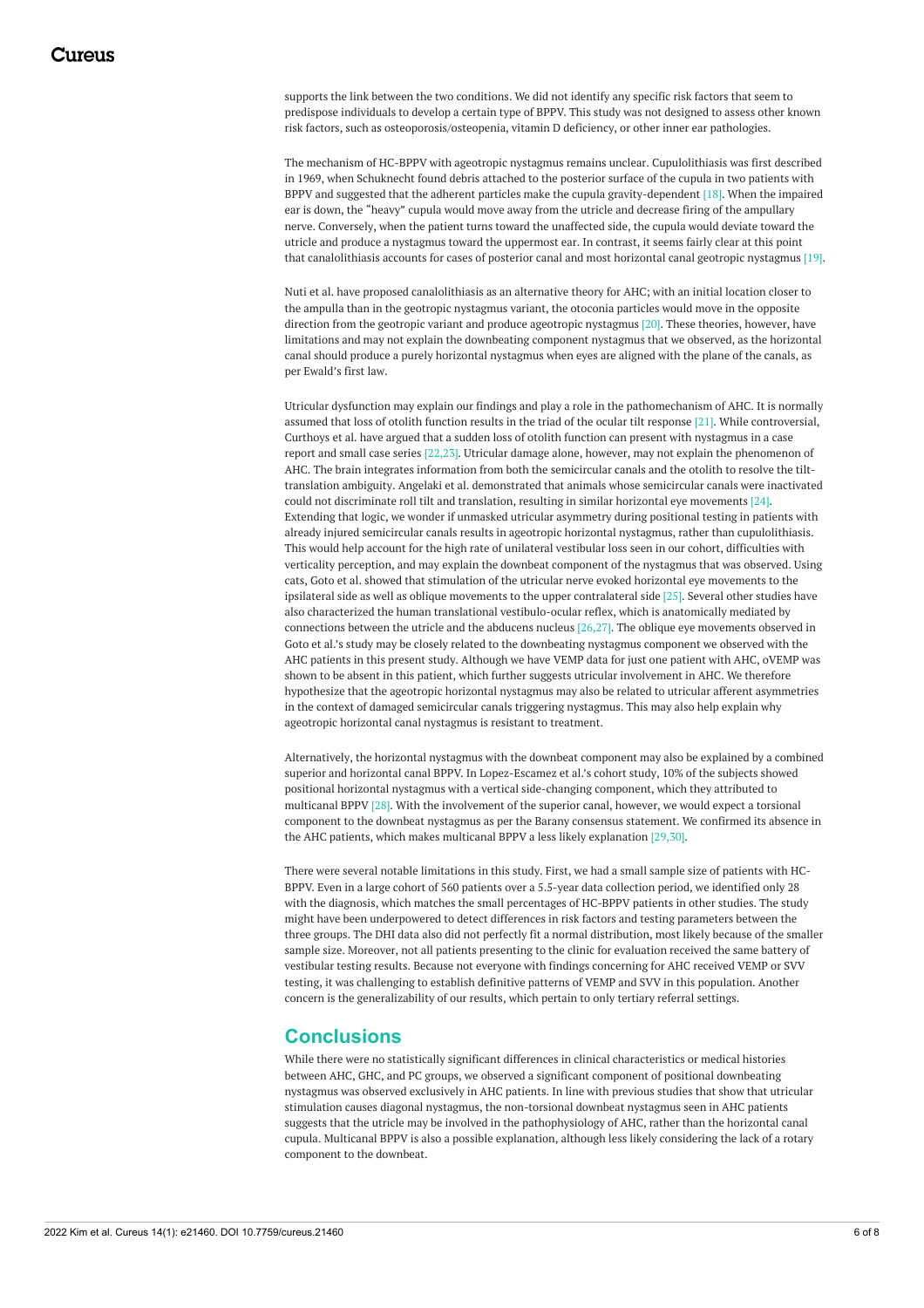# **Additional Information**

#### **Disclosures**

**Human subjects:** Consent was obtained or waived by all participants in this study. University of California San Francisco issued approval 18-25365. This study has been approved by the University of California San Francisco Institutional Review Board. **Animal subjects:** All authors have confirmed that this study did not involve animal subjects or tissue. **Conflicts of interest:** In compliance with the ICMJE uniform disclosure form, all authors declare the following: **Payment/services info:** All authors have declared that no financial support was received from any organization for the submitted work. **Financial relationships:** Jeffrey D. Sharon declare(s) personal fees from Spiral Therapeutics. Dr. Sharon is a paid consultant for Spiral Therapeutics. . Jeffrey D. Sharon declare(s) a grant from Advanced Bionics. Dr. Sharon receives research support from Advanced Bionics. . Jeffrey D. Sharon declare(s) a grant from Eli Lilly. Dr. Sharon receives research support from Eli Lilly. **Other relationships:** All authors have declared that there are no other relationships or activities that could appear to have influenced the submitted work.

### **References**

- 1. Hornibrook J: Benign paroxysmal positional vertigo (BPPV): history, pathophysiology, office treatment and future directions. Int J Otolaryngol. 2011, 2011:835671. [10.1155/2011/835671](https://dx.doi.org/10.1155/2011/835671?utm_medium=email&utm_source=transaction)
- 2. Gámiz MJ, Lopez-Escamez JA: Health-related quality of life in patients over sixty years old with benign paroxysmal positional vertigo. Gerontology. 2004, 50:82-86. [10.1159/000075558](https://dx.doi.org/10.1159/000075558?utm_medium=email&utm_source=transaction)
- 3. Kim JS, Zee DS: Benign [paroxysmal](https://dx.doi.org/10.1056/NEJMcp1309481?utm_medium=email&utm_source=transaction) positional vertigo. N Engl J Med. 2014, 370:1138-1147. [10.1056/NEJMcp1309481](https://dx.doi.org/10.1056/NEJMcp1309481?utm_medium=email&utm_source=transaction)
- 4. Baloh RW, Jacobson K, Honrubia V: Horizontal [semicircular](https://dx.doi.org/10.1212/wnl.43.12.2542?utm_medium=email&utm_source=transaction) canal variant of benign positional vertigo . Neurology. 1993, 43:2542-2549. [10.1212/wnl.43.12.2542](https://dx.doi.org/10.1212/wnl.43.12.2542?utm_medium=email&utm_source=transaction)
- 5. Parnes LS, Agrawal SK, Atlas J: Diagnosis and [management](https://www.cmaj.ca/content/169/7/681.long?utm_medium=email&utm_source=transaction) of benign paroxysmal positional vertigo (BPPV) . CMAJ. 2003, 169:681-693.
- 6. Molina MI, [López-Escámez](https://dx.doi.org/10.1097/MAO.0b013e318067e322?utm_medium=email&utm_source=transaction) JA, Zapata C, Vergara L: Monitoring of caloric response and outcome in patients with benign paroxysmal positional vertigo. Otol Neurotol. 2007, 28:798-802. [10.1097/MAO.0b013e318067e322](https://dx.doi.org/10.1097/MAO.0b013e318067e322?utm_medium=email&utm_source=transaction)
- 7. Yetişer S, İnce D: Caloric analysis of patients with benign [paroxysmal](https://dx.doi.org/10.5152/iao.2017.3312?utm_medium=email&utm_source=transaction) positional vertigo . J Int Adv Otol. 2017, 13:390-393. [10.5152/iao.2017.3312](https://dx.doi.org/10.5152/iao.2017.3312?utm_medium=email&utm_source=transaction)
- 8. von Brevern M, Bertholon P, Brandt T, Fife T, Imai T, Nuti D, Newman-Toker D: Benign paroxysmal positional vertigo: diagnostic criteria. J Vestib Res. 2015, 25:105-117. [10.3233/VES-150553](https://dx.doi.org/10.3233/VES-150553?utm_medium=email&utm_source=transaction)
- 9. Han BI, Oh HJ, Kim JS: Nystagmus while recumbent in horizontal canal benign paroxysmal positional vertigo. Neurology. 2006, 66:706-710. [10.1212/01.wnl.0000201184.69134.23](https://dx.doi.org/10.1212/01.wnl.0000201184.69134.23?utm_medium=email&utm_source=transaction)
- 10. Whitney SL, Marchetti GF, Morris LO: Usefulness of the dizziness handicap inventory in the screening for benign paroxysmal positional vertigo. Otol Neurotol. 2005, [26:1027-1033.](https://dx.doi.org/10.1097/01.mao.0000185066.04834.4e?utm_medium=email&utm_source=transaction) [10.1097/01.mao.0000185066.04834.4e](https://dx.doi.org/10.1097/01.mao.0000185066.04834.4e?utm_medium=email&utm_source=transaction)
- 11. Chung KW, Park KN, Ko MH, et al.: Incidence of horizontal canal benign paroxysmal positional vertigo as a function of the duration of symptoms. Otol Neurotol. 2009, 30:202-205. [10.1097/mao.0b013e31818f57da](https://dx.doi.org/10.1097/mao.0b013e31818f57da?utm_medium=email&utm_source=transaction)
- 12. Imai T, Ito M, Takeda N, Uno A, Matsunaga T, Sekine K, Kubo T: Natural course of the remission of vertigo in patients with benign paroxysmal positional vertigo. Neurology. 2005, [64:920-921.](https://dx.doi.org/10.1212/01.WNL.0000152890.00170.DA?utm_medium=email&utm_source=transaction) [10.1212/01.WNL.0000152890.00170.DA](https://dx.doi.org/10.1212/01.WNL.0000152890.00170.DA?utm_medium=email&utm_source=transaction)
- 13. Martens C, Goplen FK, Aasen T, Nordfalk KF, Nordahl SH: Dizziness handicap and clinical characteristics of posterior and lateral canal BPPV. Eur Arch Otorhinolaryngol. 2019, 276:2181-2189. [10.1007/s00405-019-](https://dx.doi.org/10.1007/s00405-019-05459-9?utm_medium=email&utm_source=transaction) 05459-9
- 14. Chen J, Zhang S, Cui K, Liu C: Risk factors for benign paroxysmal positional vertigo recurrence: a systematic review and meta-analysis. J Neurol. 2021, 268:4117-4127. [10.1007/s00415-020-10175-0](https://dx.doi.org/10.1007/s00415-020-10175-0?utm_medium=email&utm_source=transaction)
- 15. Kim SK, Hong SM, Park IS, Choi HG: Association between migraine and benign paroxysmal positional vertigo among adults in South Korea. JAMA Otolaryngol Head Neck Surg. 2019, [145:307-312.](https://dx.doi.org/10.1001/jamaoto.2018.4016?utm_medium=email&utm_source=transaction) [10.1001/jamaoto.2018.4016](https://dx.doi.org/10.1001/jamaoto.2018.4016?utm_medium=email&utm_source=transaction)
- 16. Bruss D, Abouzari M, Sarna B, Goshtasbi K, Lee A, [Birkenbeuel](https://dx.doi.org/10.1097/MAO.0000000000002976?utm_medium=email&utm_source=transaction) J, Djalilian HR: Migraine features in patients with recurrent benign paroxysmal positional vertigo. Otol Neurotol. 2021, 42:461-465. [10.1097/MAO.0000000000002976](https://dx.doi.org/10.1097/MAO.0000000000002976?utm_medium=email&utm_source=transaction)
- 17. Ishiyama A, Jacobson KM, Baloh RW: Migraine and benign [positional](https://dx.doi.org/10.1177/000348940010900407?utm_medium=email&utm_source=transaction) vertigo . Ann Otol Rhinol Laryngol. 2000, 109:377-380. [10.1177/000348940010900407](https://dx.doi.org/10.1177/000348940010900407?utm_medium=email&utm_source=transaction)
- 18. Schuknecht HF: [Cupulolithiasis](https://dx.doi.org/10.1001/archotol.1969.00770030767020?utm_medium=email&utm_source=transaction). Arch Otolaryngol. 1969, 90:765-778. [10.1001/archotol.1969.00770030767020](https://dx.doi.org/10.1001/archotol.1969.00770030767020?utm_medium=email&utm_source=transaction)
- 19. Kao WT, Parnes LS, Chole RA: Otoconia and otolithic membrane fragments within the posterior semicircular canal in benign paroxysmal positional vertigo. [Laryngoscope.](https://dx.doi.org/10.1002/lary.26115?utm_medium=email&utm_source=transaction) 2017, 127:709-714. [10.1002/lary.26115](https://dx.doi.org/10.1002/lary.26115?utm_medium=email&utm_source=transaction)
- 20. Nuti D, Mandalà M, Salerni L: Lateral canal [paroxysmal](https://dx.doi.org/10.1111/j.1749-6632.2008.03720.x?utm_medium=email&utm_source=transaction) positional vertigo revisited. Ann N Y Acad Sci. 2009, 1164:316-323. [10.1111/j.1749-6632.2008.03720.x](https://dx.doi.org/10.1111/j.1749-6632.2008.03720.x?utm_medium=email&utm_source=transaction)
- 21. Wolfe GI, Taylor CL, Flamm ES, Gray LG, Raps EC, Galetta SL: Ocular tilt reaction resulting from vestibuloacoustic nerve surgery. Neurosurgery. 1993, 32:417-421. [10.1227/00006123-199303000-00013](https://dx.doi.org/10.1227/00006123-199303000-00013?utm_medium=email&utm_source=transaction)
- 22. Curthoys IS, Burgess AM, Manzari L: The [evidence](https://dx.doi.org/10.1055/s-0039-3402064?utm_medium=email&utm_source=transaction) for selective loss of otolithic function . Semin Neurol. 2020, 40:33-39. [10.1055/s-0039-3402064](https://dx.doi.org/10.1055/s-0039-3402064?utm_medium=email&utm_source=transaction)
- 23. Manzari L, Burgess AM, Curthoys IS: Does unilateral utricular dysfunction cause horizontal spontaneous nystagmus?. Eur Arch Otorhinolaryngol. 2012, 269:2441-2445. [10.1007/s00405-012-2127-z](https://dx.doi.org/10.1007/s00405-012-2127-z?utm_medium=email&utm_source=transaction)
- 24. Angelaki DE, McHenry MQ, Dickman JD, Newlands SD, Hess BJ: Computation of inertial motion: neural strategies to resolve ambiguous otolith information. J Neurosci. 1999, 19:316-327. [10.1523/JNEUROSCI.19-](https://dx.doi.org/10.1523/JNEUROSCI.19-01-00316.1999?utm_medium=email&utm_source=transaction) 01-00316.1999